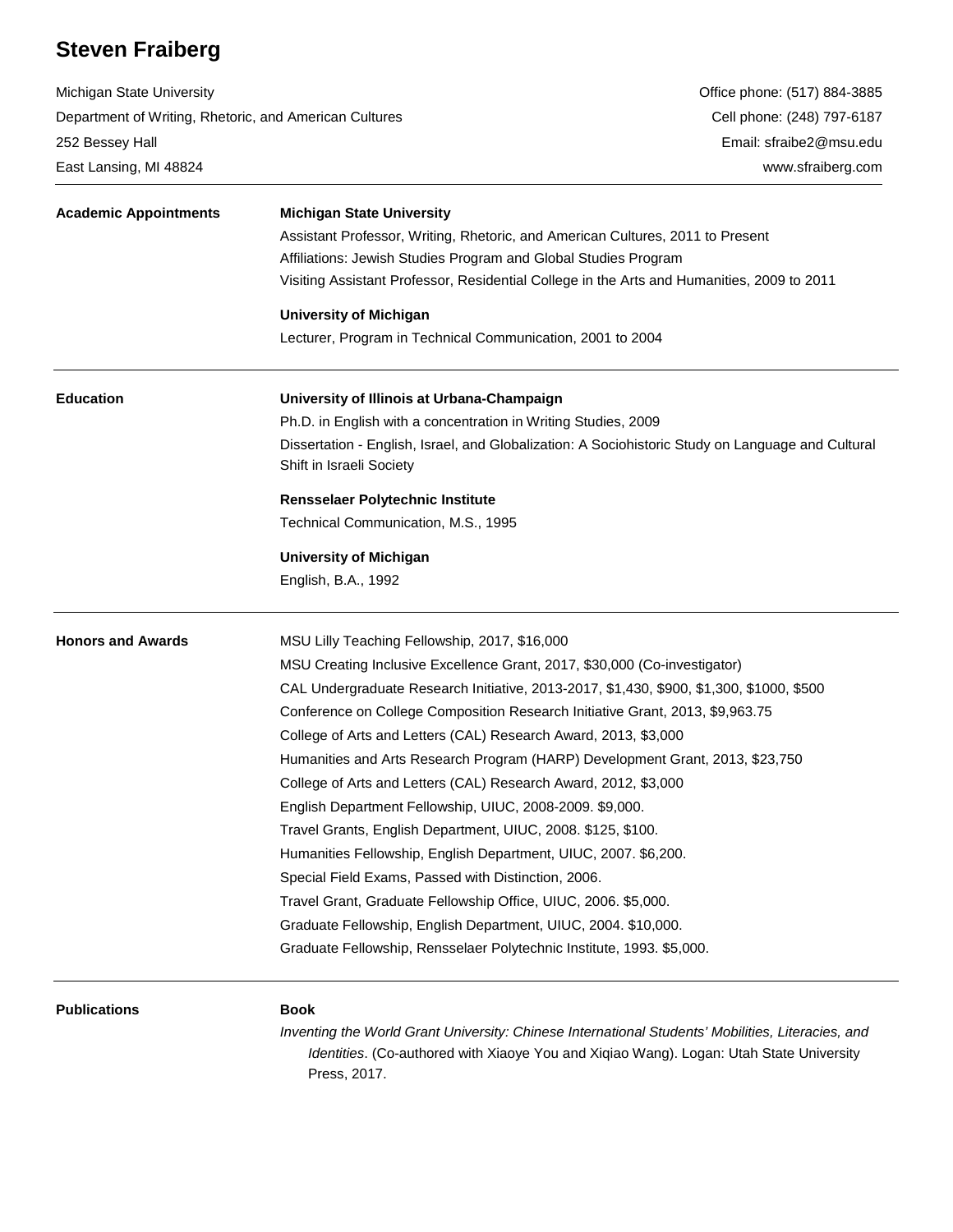# **Journal Articles**

- "Pretty Bullets: Tracing Transmedia/Translingual Literacies of an Israeli Soldier across Regimes of Practice." *College Composition and Communication*. 69.1. (2017): 87-116. Print.
- "Start-up Nation: Studying Transnational Entrepreneurial Practices in Israel's Start-up Ecosystem." Spec. issue of *Journal of Business and Technical Communication*. 33.1. (2017): 350-388. Print.
- "Pedagogizing Translingual Practice: Prospects and Possibilities." (Co-authored with Peter DeCosta, Jyotsna Singh, Esther Milu, Xiqiao Wang, Suresh Canagarajah). *Research in the Teaching of English*. 52.3. (2017): 464-472. Print.
- "Weaving Relationship Webs: Tracing how IMing Practices Mediate the Trajectories of Chinese International Students." (Co-authored with Xiaowei Cui). *Computers and Composition*. 39.1. (2016): 83-103. Print.
- "Outsmarting the Nation, Together: Subversive Virtual Fraternity in the Israeli Men's Magazine Blazer." *Israel Studies Review*. (Co-authored with Danny Kaplan). 30.1 (2015): 83-103. Print.
- "Re-assembling Technical Communication: Mapping out a Framework for Studying Multilingual-Multimodal Practices in the Context of Globalization." Spec. issue of *Technical Communication Quarterly*. 22.1 (2013): 10-27. Print.
	- **\*** Nominated for NCTE Best Original Collection of Essays in Scientific and Technical Communication
- "A Multilingual and Multimodal Framework for Studying L2 Composing." (Co-authored with Xiaoye You). *EFL Teaching and Research*. 35.3 (2012): 263-70. Print.
- "Composition 2.0: Toward a Multilingual and Multimodal Framework." Spec. issue of *College Composition and Communication*. 62.1 (2010): 100-126. Print.
	- **\*** Reprinted in *Multimodal Composition: A Critical Sourcebook*. Ed. Claire Lutkewitte. New York: Bedford St. Martin's Press. 2014. 497-516.
- "Military Mashups: Remixing Literacy Practices." Spec. issue of *Kairos: A Journal of Rhetoric Technology, and Pedagogy*. 14.3 (2010). Web.

## **Edited Collections**

"'Shock You Chocolate': Mobilizing Translocal Networks in a First Year Writing Course."(Coauthored with Xiqiao Wang and Keying Wen). *Cross-Language Communication and the Academy: Re-thinking Orientations*. Eds. Beatrice Quarshie Smith and Nancy DeJoy. Ann Arbor: University of Michigan Press, 2017. 136-166. Print.

## **Forthcoming and In Press**

"Multilingual and Multimodal Practices at a Global Startup: Toward a Spatial Approach to Language and Literacy in Professional Contexts." *Journal of English for Specific Purposes*. (Accepted pending minor revisions)

## **Conference Proceedings**

- "Fostering Dialogue between Technical Communicators and Engineers." *Proceedings in 50th Annual STC Conference*. Dallas, TX. May, 2003. 168-169. Print.
- "Designing a Writing across the Curriculum Program at the University of Michigan's College of Engineering." (Co-authored with Mimi Adam). *Proceedings of the IEEE International Professional Communication Conference*. Portland, OR. September, 2002. 530-537. Print.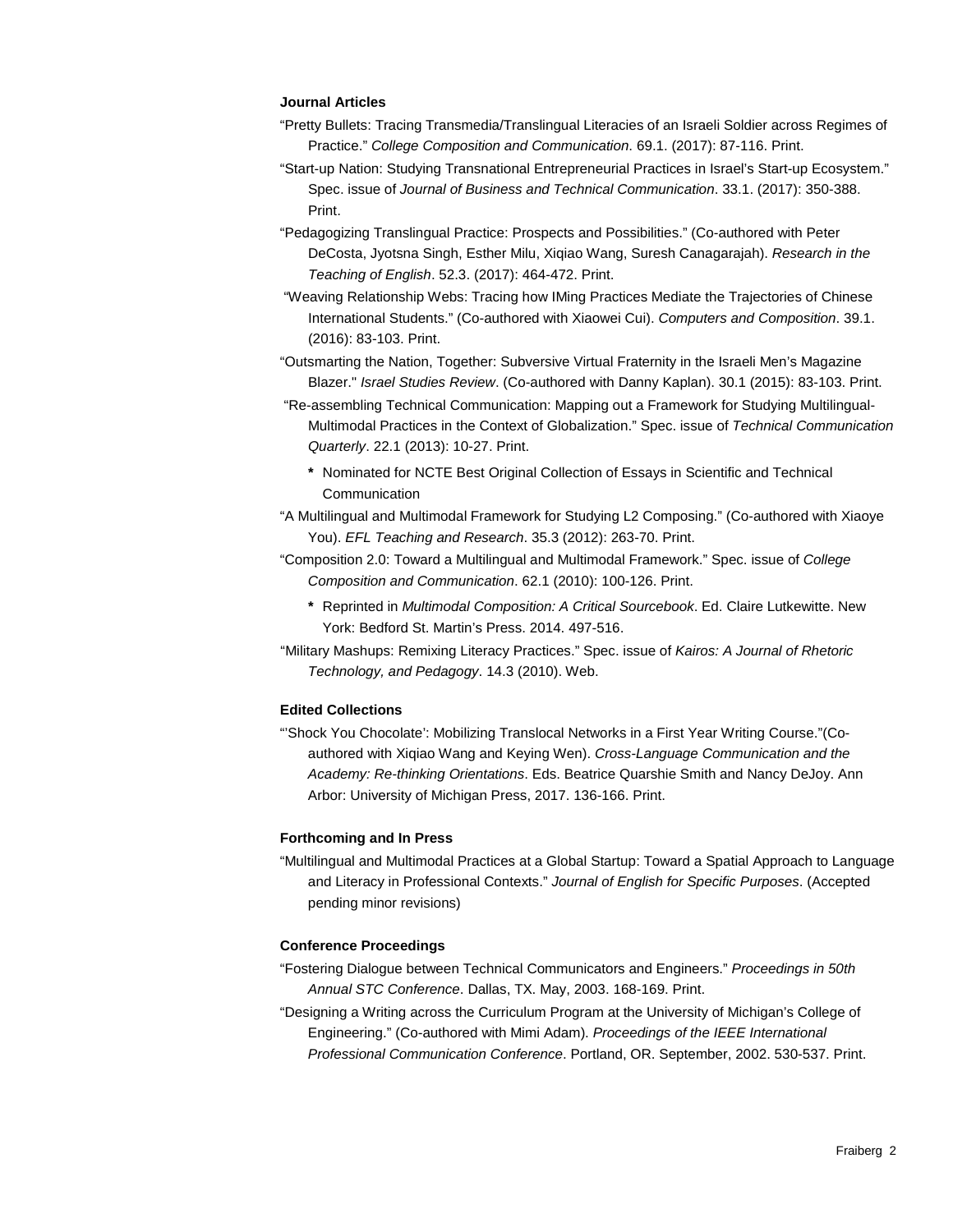# **Blogs and STC (Society for Technical Communication) Newsletters**

"Globally Distributed Knotworks: Towards a Multilingual and Multimodal Framework." *Beyond a 'Single Language/Single Modality' Approach to Writing*. Ed. Laura Gonzales. DRC Digital Rhetoric Collaborative. 2014. Web.

http://www.digitalrhetoriccollaborative.org/category/conversations/blog-carnival/blog-carnival-5 "Can You Teach Someone to Write?" *Tech Comments*. 9.1 (1999): 9. Print.

"Put Your Writing to the Test." *Tech Comments*, 28.7 (1999): 6. Print.

"Readability Formulas: Measuring the Readability of Your Words." *Tech Comments*. 27.10 (1998): 6-7. Print.

| Presentations | <b>Invited and Featured</b>                                                                                                                                                                                                                                                                                |
|---------------|------------------------------------------------------------------------------------------------------------------------------------------------------------------------------------------------------------------------------------------------------------------------------------------------------------|
|               | "Inventing the World Grant University: Tracing Transliteracies of Transnational Students Across<br>Global Eduscapes." Symposium on Translanguage, Transliteracies, and Transmodality. Center<br>for Writing Studies at University of Illinois at Urbana-Champaign. Urbana-Champaign, IL.<br>October, 2017. |
|               | "Startup Nation: Mapping the Cultural and Geographic Landscape in Israel's Startup Ecosystem."<br>Jewish Studies Panel on "Startup Nation: The Context, the Cultural Geographic Landscape,<br>and the Israeli Infotech Migrants in Silicon Valley and Beyond." East Lansing, MI. January,<br>2017.         |
|               | "Knotting Together Relationship Webs (人际关系网): Tracing Translingual (-modal) Practices                                                                                                                                                                                                                      |
|               | across Global Eduscapes." Linguistics and Languages Roundtable. East Lansing, MI. April,<br>2016.                                                                                                                                                                                                          |
|               | "Cosmopolitanism on Campus: Weaving Relationship Webs (人际关系网) Across Translocal                                                                                                                                                                                                                            |
|               | Contexts. Invited Speaker. Global Asias 3 Conference. University College, PA. April, 2015.<br>"Tracing Translingual/Transmodal Practices Across Global Eduscapes." First Friday WRAC<br>Research Brown Bag. East Lansing, MI. November, 2015.                                                              |
|               | "Convergence Culture: Locating Local Multilingual-Multimodal Practices in Global Contexts."<br>Featured Speaker. Conference on Writing Education Across Borders. University College, PA.<br>September, 2011.                                                                                               |
|               | Qualitative Research Network. Facilitator on research section titled "Researching Transnational<br>Issues." Atlanta, GA. Conference on College Composition and Communication. April, 2011.                                                                                                                 |
|               | "Re-assembling Composition: Towards a Multilingual-Multimodal Framework." Featured Speaker.<br>Thomas R. Watson Conference in Rhetoric and Composition. University of Louisville.<br>Louisville, KY. October, 2010.                                                                                        |
|               | "Classroom as Kibbutz: Ritual Exchange in the Israeli Classroom." Anthropology Department<br>Brownbag, Michigan State University. Lansing, MI. November 2008.                                                                                                                                              |
|               | <b>Conference Presentations</b>                                                                                                                                                                                                                                                                            |
|               | "Startup Nation: Studying Transnational Literacy Practices in Israel's Startup Ecosystem." (Panel:<br>Xiaoye You, Kevin Roozen, Paul Prior). Conference on College Composition and<br>Communication. Portland, OR. March, 2017.                                                                            |
|               | "Traversing Global Eduscapes: Mapping out a 'Mobile Framework' for Tracing Transliteracy<br>Practices." (Panel: Xiaoye You, Xiqiao Wang). Watson Conference. Louisville, KY. October,<br>2016.                                                                                                             |
|               | "Startup City: Studying Transnational Entrepreneurial Practices in Tel Aviv's Startup Ecosystem."<br>Cultural Rhetorics Conference. East Lansing, MI. October, 2016.                                                                                                                                       |
|               | "Clobal Tel Aviv: Dloos Making in the Jeresli High Teeh Industry" (Danal: Laure Conzeles, Esther                                                                                                                                                                                                           |

"Global Tel Aviv: Place Making in the Israeli High-Tech Industry." (Panel: Laura Gonzales, Esther Milu).19th Annual Conference of Association of Teachers of Technical Writing (ATTW).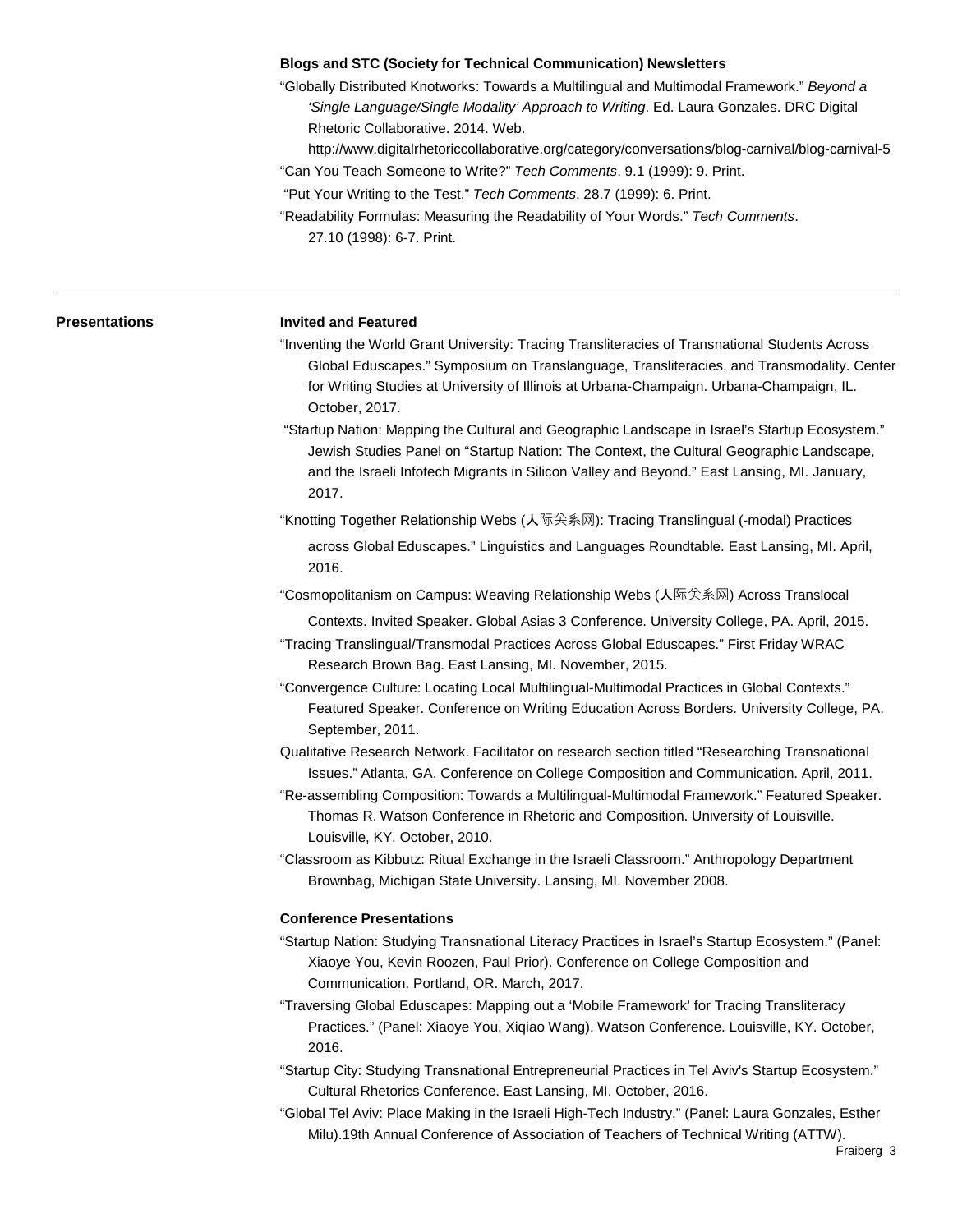Houston, TX. April, 2016.

"Weaving Relationship Webs (人际关系网): Tracing Translingual (-modal) Practices across Global

Eduscapes." (Panel: Xiaoye You, Xiqiao Wang, Christiane Donahue). Conference on College Composition and Communication. Tampa, FL. March, 2015.

["Interfacing with Culture: Tracing Multilingual Practices of International Chinese Students across](http://siteslab.org/cwcon/2014/proposal/interfacing-culture-tracing-multilingual)  [Digital and Non-Digital Spaces.](http://siteslab.org/cwcon/2014/proposal/interfacing-culture-tracing-multilingual)" Computers and Writing. Pullman, WA. June, 2014.

"Reweaving Multilingual Practices: Tracing Chinese International Students' Construction of Comics in the Composition Classroom." (Panel: Xiaoye You, Xiqiao Wang, Christiane Donahue). Conference on College Composition and Communication. Indianapolis, IN. March, 2014.

"Life is No Kibbutz: Tracing Shifts in Israeli Identity in a Men's Magazine." Israel Studies Conference. Los Angeles, CA. June, 2013.

"English, Israel, and Globalization: Studying English in the Global High-Tech Industry." (Panel: Xiaoye You, Scott Chiu, Brooke Ricker). Conference on College Composition and Communication. Las Vegas, NV. March, 2013.

"Global Context-ing: Mapping out Language, Identity, and Place Making Practices in International Workplace Contexts." Association of Teachers for Technical Writing. Las Vegas, NV. March, 2013.

"Remediating Composition: Situating Digital Literacy Practices in Global Ecologies." Computers & Writing. Frostburg, MD. June, 2013.

"Mapping Multilingual-Multimodal Literacy Practices: Tracing Writing across Classrooms, Communities, and Cultures." (Panel: Xiaoye You, David Green, Keith Gilyard). Conference on College Composition and Communication. March, 2012.

"Refashioning Language: Locating Literacy Practices in Global Ecologies." Thomas Watson Conference. Louisville, KY. October, 2012.

"Re-assembling Rhetoric: Tracing the Construction of Language, Culture, and Identity Across Local and Global Contexts." Rhetoric Society for America Conference. Philadelphia, PA. May, 2012.

"Mapping Multilingual-Multimodal Literacy Practices: Tracing Writing across Classrooms, Communities, and Cultures." (Panel: Xiaoye You, David Green, Keith Gilyard). Conference on College Composition and Communication. March, 2012.

"Convergence Culture: Locating Local Multilingual-Multimodal Practices in Global Contexts." Featured Speaker. Conference on Writing Education Across Borders. University College, PA. September, 2011.

"Remediating Composition: Situating Digital Literacy Practices in Global Ecologies." Computers and Writing. Ann Arbor, MI. May, 2011.

"Mapping Global Networks and Knotworks: Tracing Activity at a Transnational Hi-tech Startup." Atlanta, GA. Association of Teachers for Technical Writing. April, 2011.

""Making a Space for Workplace Writing: Multilingualism in the Global Hi-tech Industry." (Panel: Paul Prior (Chair) Xiaoye You, Joel Bloch, Youngjoo Yi). Atlanta, GA. Conference on College Composition and Communication. April, 2011.

"Composition 2.0: Towards a Multilingual-Multimodal Framework." (Panel with Xiaoye You). Fairfax, VA. Writing Research Across Borders II. February, 2011.

"Re-assembling Composition: Towards a Multilingual-Multimodal Framework." Featured Speaker. Thomas R. Watson Conference in Rhetoric and Composition. University of Louisville. Louisville, KY. October, 2010.

"Composition 2.0: Remixing Language and Culture in Transnational Contexts." (Panel: Suresh Canagarajah (Chair), Dwight Atkinson, Xiaoye You, Rachel Reed). Conference on College Composition and Communication, Louisville, KY. March, 2010.

"Mapping Literate Scenes: Following Reading and Writing across Classrooms, Communities, and Culture*s*." Annual Convention of the National Council of Teachers of English. Philadelphia, PA. November, 2009.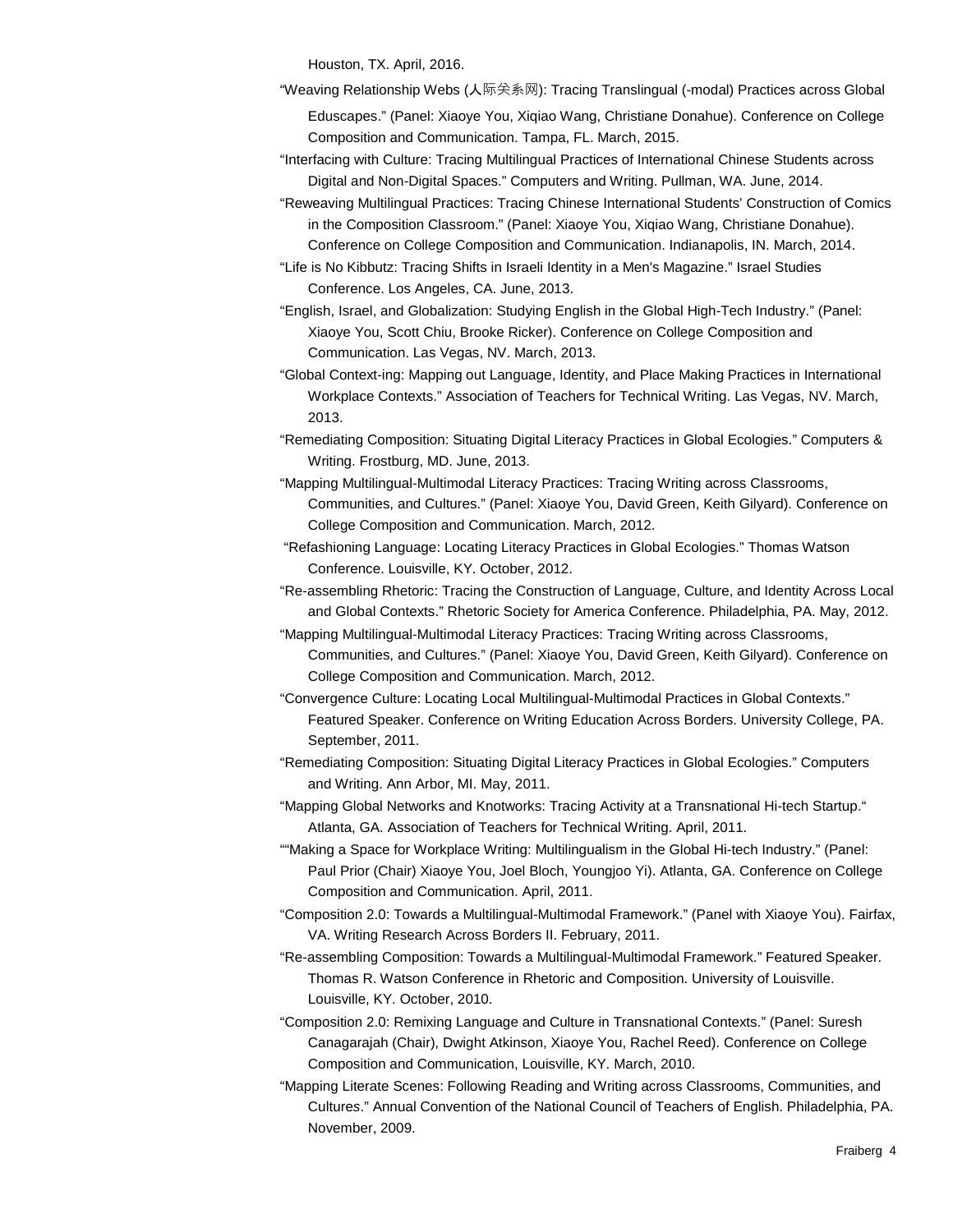- "Code Meshing and Mashing: Examining Multilingual and Multimodal Composing." Fifth Conference on Intercultural Rhetoric and Discourse, Ann Arbor, MI. June, 2009.
- "Researching Language Practices at an Israeli Hi-tech Company." (Panel: Suresh Canagarajah, Ulla Connor, Xiaoye You). Conference on College Composition and Communication, San Francisco, CA. April, 2009.
- "English, Israel, Globalization: Tracing Literate Development across Local and Global Contexts." 2008 Annual Convention of the National Council of Teachers of English, San Antonio, TX. November, 2008.
- "Mediating Multilingualism: A Sociocultural Study of an Israeli Start-Up Company." Symposium on Second Language Writing, Purdue, IN. June, 2008.
- "A Situated Framework for Studying Multilingual and Multimodal Contexts: Tracing the Construction of a Social Networking Tool at an Israeli Hi-tech Company." Fourth Conference on Intercultural Rhetoric and Discourse, Indianapolis, IN. June, 2008.
- "Multilingual and Global Realities: An Ethnographic Study of an Israeli Hi-Tech Company." Conference on Communication and Composition, New Orleans, LA. April, 2008.
- "Blazing a New Trail in an Israeli Men's Magazine: Mastering the Master Narratives of Israeli Society." Association of Israel Studies 23rd Annual Conference, Kafar Sava, Israel. June, 2007.
- "From the 'Open Market' to the Stock Market: Looking at Language and Economy at an Israeli Hi-Tech Company." Conference on College Composition and Communication, New York, NY. March, 2007.
- "Life is no Kibbutz: English, Israel, and Globalization." Conference on Communication and Composition, Chicago, IL. March, 2006.
- "Rethinking Engineering Education: A Case Study of Integrating Communication and Engineering in a Freshman Course." American Society for Engineering NCS Conference. Kalamazoo, MI. April, 2004.
- "Communication Across the Curriculum: Ways to Foster Collaboration with Engineers." Conference of the Association of Teachers of Technical Writing, San Antonio, TX. March, 2004.
- "ESL Students in the Composition Classroom: Using Linguistics to Rethink Our Approach." Michigan College English Association. Dearborn, MI. October, 2003.
- "Moving from the Margins to the Mainstream: Rethinking 'Aspects' of Grammar Instruction." Conference on College Composition and Communication. New York. March, 2003.
- "Designing a Writing Across the Curriculum Program at the University of Michigan's College of Engineering." International Professional Communication Conference. (with Miriam Adam). Portland, OR. September, 2002.
- "Appealing to Different Learning Styles." (with Bryant Davis). Cherry Blossom Conference on Critical Thinking and Literacy. Montgomery College. April, 1997.

- **Teaching Michigan State, Writing, Rhetoric, and American Cultures (WRAC), 2011 to Present** *Graduate Courses*
	- Reassembling Composition and Rhetoric: Studying Language and Culture in Local and Global Contexts (AL 891)
	- *Undergraduate Courses* 
		- Technical Writing (WRA 320)
		- Rhetoric, Persuasion and Culture (WRA 260)
		- Writing Ethnography Across Communities and Cultures (WRA 195H)
		- Preparation for College Writing (WRA 1004)
	- *Ph.D. Graduate Committee Member*
		- Laura Gonazles, 2016. Sites of Translation: What Multilinguals can Teach us about Writing,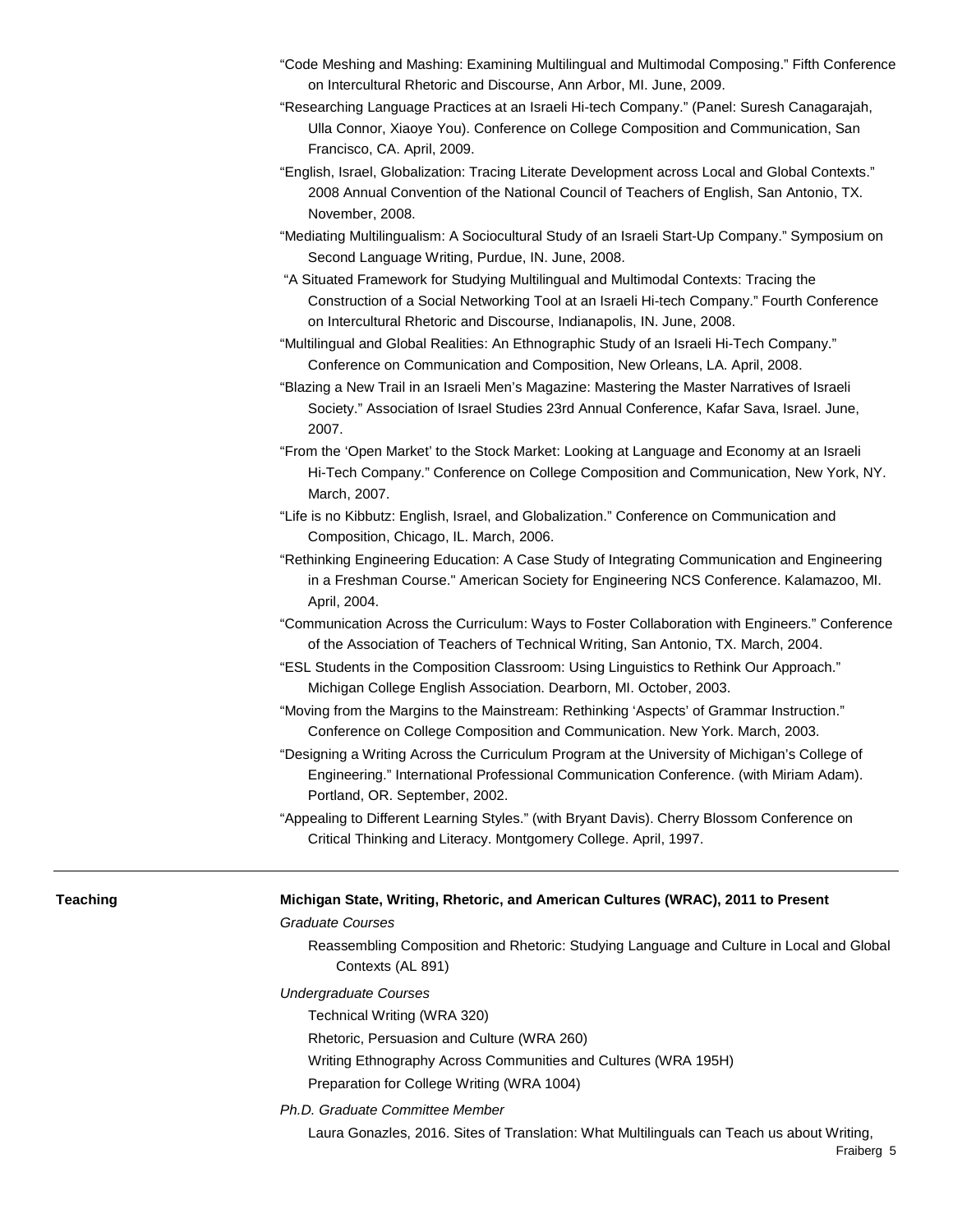Rhetoric, and Technology. Assistant Professor, English, University of El Paso. \* Honorable Mention for Best Dissertation in Technical Communication

Kenlea Pebbles

*Undergraduate Research Initiative Advising*  Yunting Cao, 2016-2017 Yisi Fan, 2013-2017 Tunan Guo, 2013-2016

### **Michigan State, Residential College in the Arts and Humanities, 2009 to 2011**

Language and Culture (RCAH 390) Writing Research and Technologies (RCAH 112) Writing in Transcultural Contexts (RCAH 111)

### **University of Illinois at Urbana-Champaign, 2004 to 2006**

Rhetoric 105 (Rhet 105)

### **University of Michigan, Program in Technical Communication, 2001 to 2004**

Biotechnology and Human Values (ENG 100) Technical Communication for Computer Science and Engineering (TechCom 281) Technical Communication for Electrical and Computer Engineering (TechCom 215)

### **New England College, Tel Aviv, 2000**

Composition I (ENG 101)

### **Montgomery College, MD, 1996 to 1997**

Intro to College Writing (ENGL 101) Writing for Technology and Business (EN 109)

# **University of Maryland University College, College Park, MD, 1997**

Technical Writing (WRTG 393)

## **Mount Vernon College, DC, 1996 to 1997**

Writing Tutor

# **University of Maryland, College Park, MD, 1996**

Writing Tutor

# **Service National Service**

### *National Committee Work*

Membership Coordinator, CCCC Transnational Composition Standing Group, 2015-Present *Editorial Board Member*

Journal of Global Literacies, Technologies, and Emerging Pedagogies, 2013-Present

*Scholarly Monograph Referee*

Computers and Composition Digital Press

- *Journal Manuscript Referee*
	- Composition Forum
	- College Composition and Communication
	- Computers and Composition
	- Computers in Human Behavior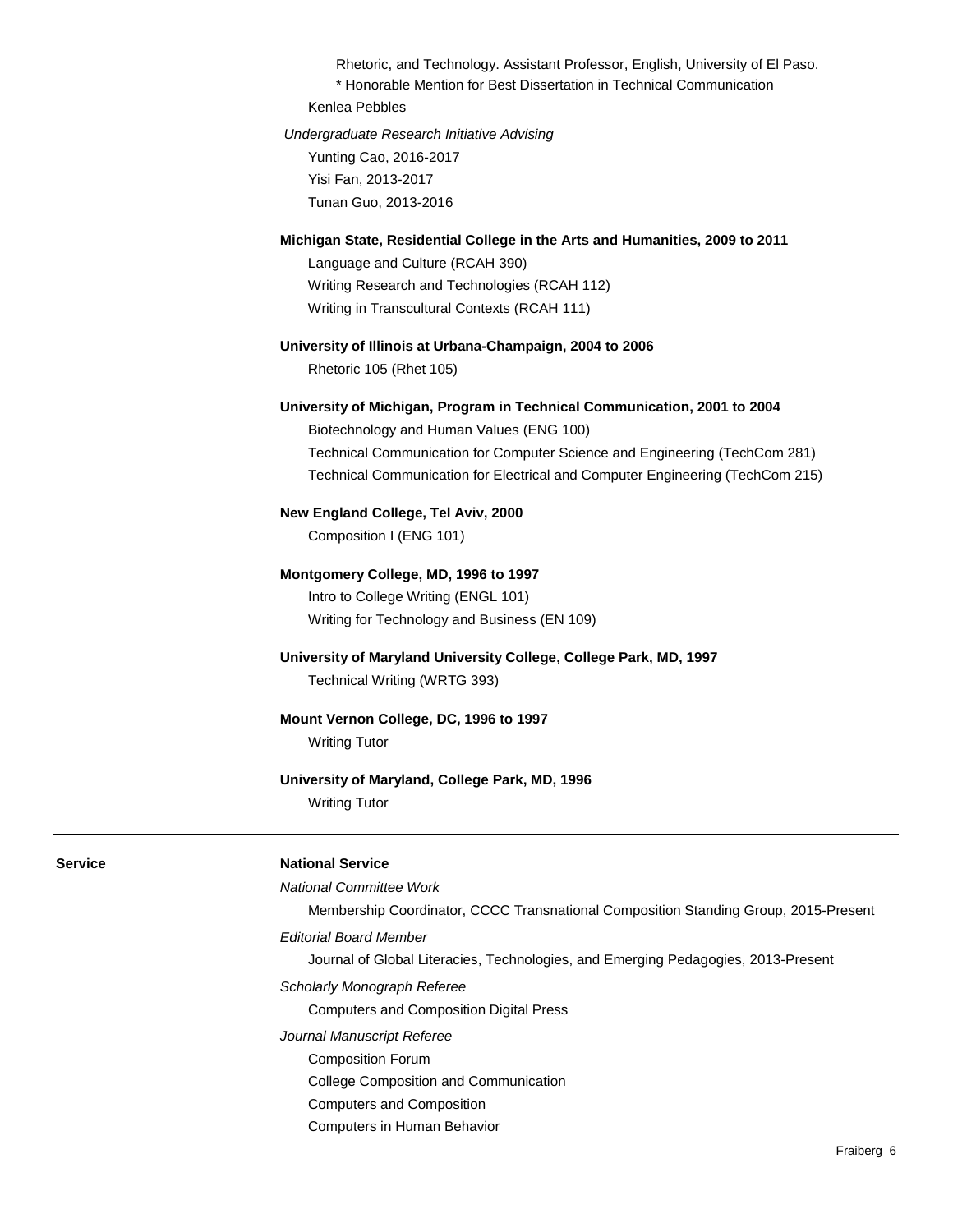Journal of Global Literacies, Technologies, and Emerging Pedagogies Journal of Language, Identity, & Education Journal of Second Language Writing Modern Language Journal Pedagogy

Research in the Teaching of English

# *Editorial Work*

Proofreader, Emerging Pedagogies in the Networked Knowledge Society, 2013

# **University Service**

Information Literacy Badging Project, 2016-Present Faculty Learning Community (FLC) on International Students, 2016-Present University Academic Integrity Hearing Board, 2010 -2011

# **College Service**

Israel exploratory trip: accompanied Director of Undergraduate Entrepreneurship to investigate study abroad opportunities and transnational collaborations, 2017 Report to CAL Dean on Israeli Innovation System, 2017 Humanities and Arts Research Program (HARP) Award Committee, 2013 – 2015 College of Arts and Letters Writing Committee, 2012

# **Departmental Service (WRAC)**

# *Standing Committees*

Graduate Committee, 2015 – Present Appointments and Equal Opportunity Committee, 2012 – 2014, 2017-2018 Reappointment, Promotion, and Tenure Committee, 2012 – 2015, 2016-2017 First Year Writing Committee, 2011 – 2014 Professional Writing Program Committee, 2012

# *Ad Hoc Committees*

Entrepreneurship and Innovation Working Group, Fall 2016 Merit Pay Committee, 2014 MSU Alumni Club of Mid-Michigan Quality in Undergraduate Teaching Award Committee, 2013 Fixed-Term Faculty Review Committee, 2013, 2016

## *Presentations*

Presenter, First Year Writing Orientation, 2011, 2013 Presenter, First Year Writing Workshop, 2014

# *Evaluator*

Evaluator for Professional Writing Program Final Portfolio Presentations, 2012, 2013 Classroom Observation, Wendi Tilden. Writing in the Public Interest (WRA 331), 2013

# **Community and University Outreach**

Advisor, The Society for Collegiate Leadership & Achievement, 2015 - Present Judge, Poetry Out Loud, Michigan, 2014 Planning Committee Member, Startup Weekend Lansing, 2011

**Professional Memberships** Association of Teachers for Technical Writing (ATTW)

Conference on College Composition and Communication (CCCC)

National Council for Teachers of English (NCTE)